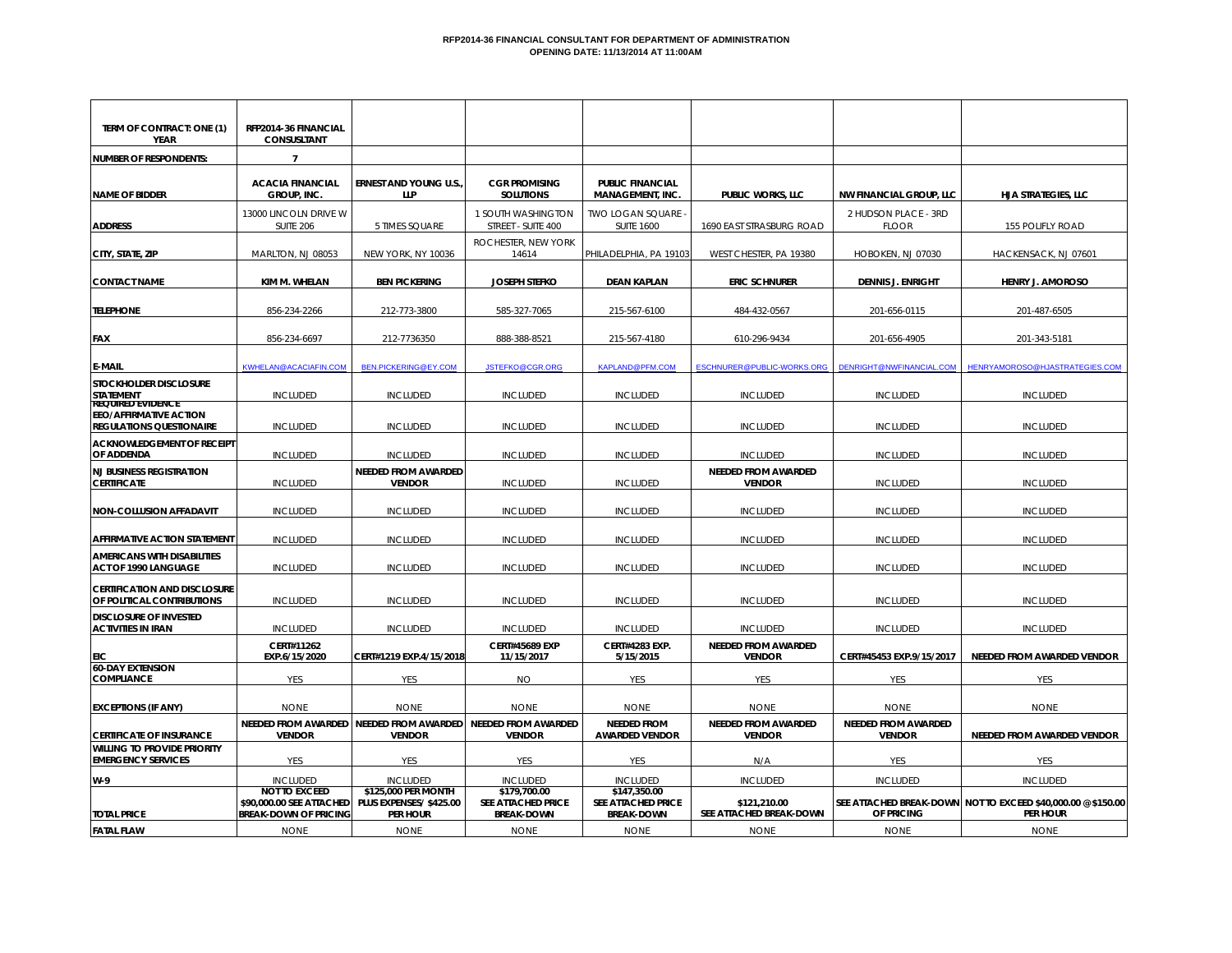### Respondent shall submit three (3) client references with their proposal.

| Reference<br><b>Steven Petrecca</b><br><b>Assistant State Treasurer</b><br>Department of Treasury<br><b>State of New Jersey</b>                | Conjact Information<br>125 W. State Street<br>Trenton, NJ 08625<br>(p): 609-292-8951<br>(e): steven.petrecca@treas.state.nj.us | <b>Preji</b> ción<br>State of New Jersey<br>Cash-Flow Project |
|------------------------------------------------------------------------------------------------------------------------------------------------|--------------------------------------------------------------------------------------------------------------------------------|---------------------------------------------------------------|
| Leslie Notor<br><b>Manager - Cashflow and</b><br>Liquidity<br><b>Office of Management &amp;</b><br><b>Budget</b><br><b>State of New Jersey</b> | 33 W. State Street, 6th Floor<br>Trenton, NJ 08608<br>$(p): 609-292-5040$<br>(e): leslie.notor@treas.state.nj.us               | State of New Jersey<br><b>Cash-Flow Project</b>               |
| <b>Marc Krassan</b><br><b>Chief Financial Officer</b><br><b>County of Burlington</b>                                                           | 49 Rancocas Road<br>Mount Holly, New Jersey 08060<br>(p): $609-265-5267$<br>(e): mkrassan@co.burlington.nj.us                  | County of Burlington<br><b>Budget Templates</b>               |

## The hourly rate and total amount associated with personnel who will provide the work listed in this **Request for Proposal.**

Acacia Financial Group, Inc. proposes that the compensation for services provided to the City be as follows:

### 1. Hourly Basis:

For consulting services, Acacia proposes that compensation be based upon the hourly rates established below.

#### **HOURLY RATES**

| Co-President                   | \$275.00/hr. |
|--------------------------------|--------------|
| <b>Managing Director</b><br>2. | \$250.00/hr. |
| 3. Vice President              | \$225.00/hr. |
| 4. Assistant Vice President    | \$200.00/hr. |
| 5. Analyst                     | \$175.00/hr. |
| 6. Administrative              | \$50.00/hr.  |
|                                |              |

#### 2. Total Amount:

Acacia proposes that the total amount for the engagement for a period of one (1) year shall not exceed \$90,000.

#### 3. Expenses:

Acacia proposes to be reimbursed for the following reasonable expenses incurred in providing the services set forth herein at rates which are approved upon submission of appropriate invoices: graphics, postage, photocopies, telecopies, freight charges and telephone.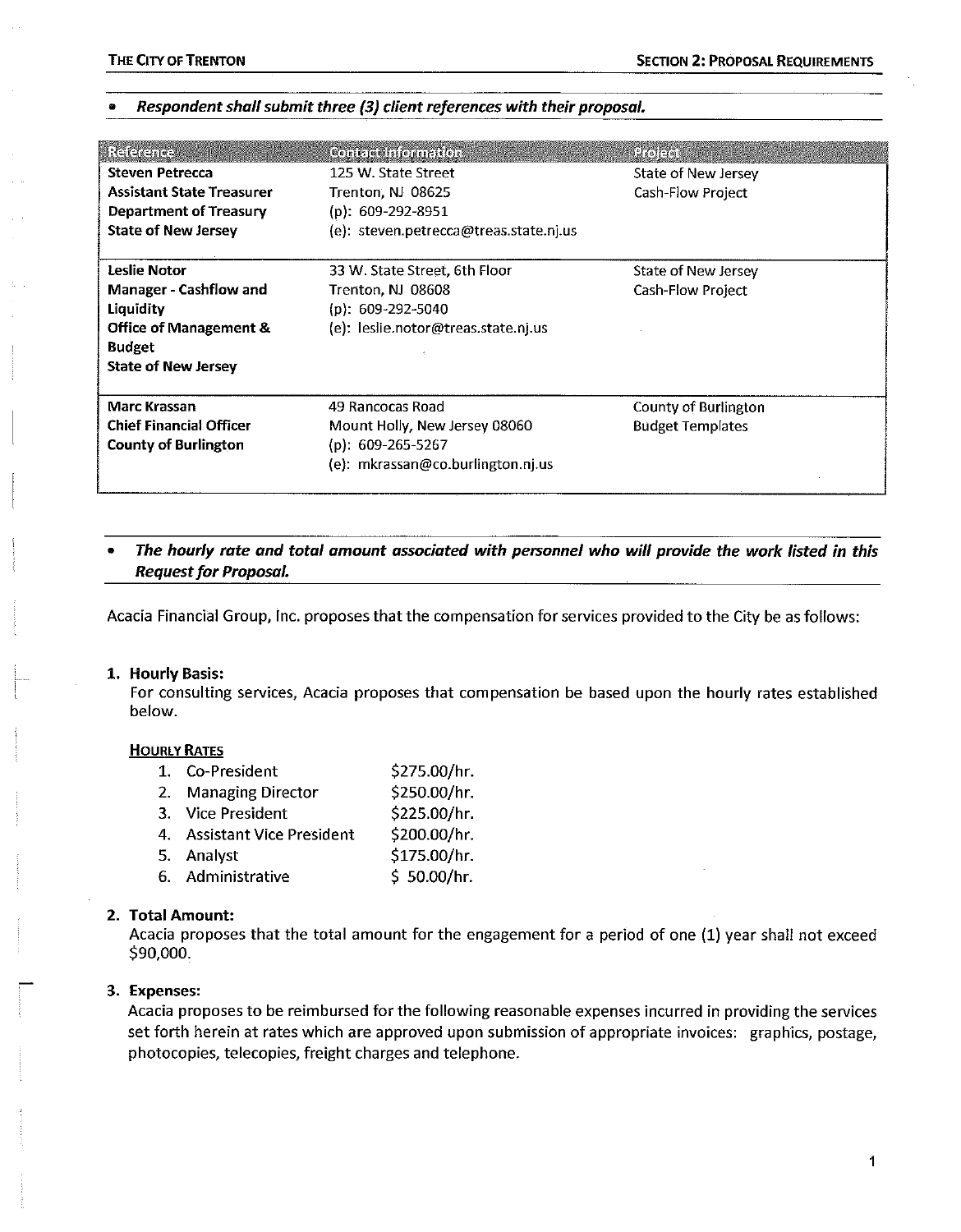



needed. Based on the scope of work, expected duration, our experience with similar projects, and resource commitments outlined in We are proposing a fixed fee of \$125,000 per month for a period of twelve (12) months, plus out-of-pocket expenses. We are proposing 2-3 dedicated FTEs for this engagement with supplemental support from other staff and subject matter experts as this proposal, our estimated hourly fee structure is a blended rate of \$425 per hour per professional.

Our core engagement team and subject matter experts are as follows:



provides financial and other services to clients seeking to rebuild and modernize infrastructure, invest if new infrastructure, and \*Ernst & Young Infrastructure Advisors LLC (EYIA) is a registered municipal advisor and an affiliate of Ernst & Young LLP. EYIA identify and attract funding required for investment in infrastructure. A copy of the EYIA materials is included in the Appendix.

November 13, 2014 Page 16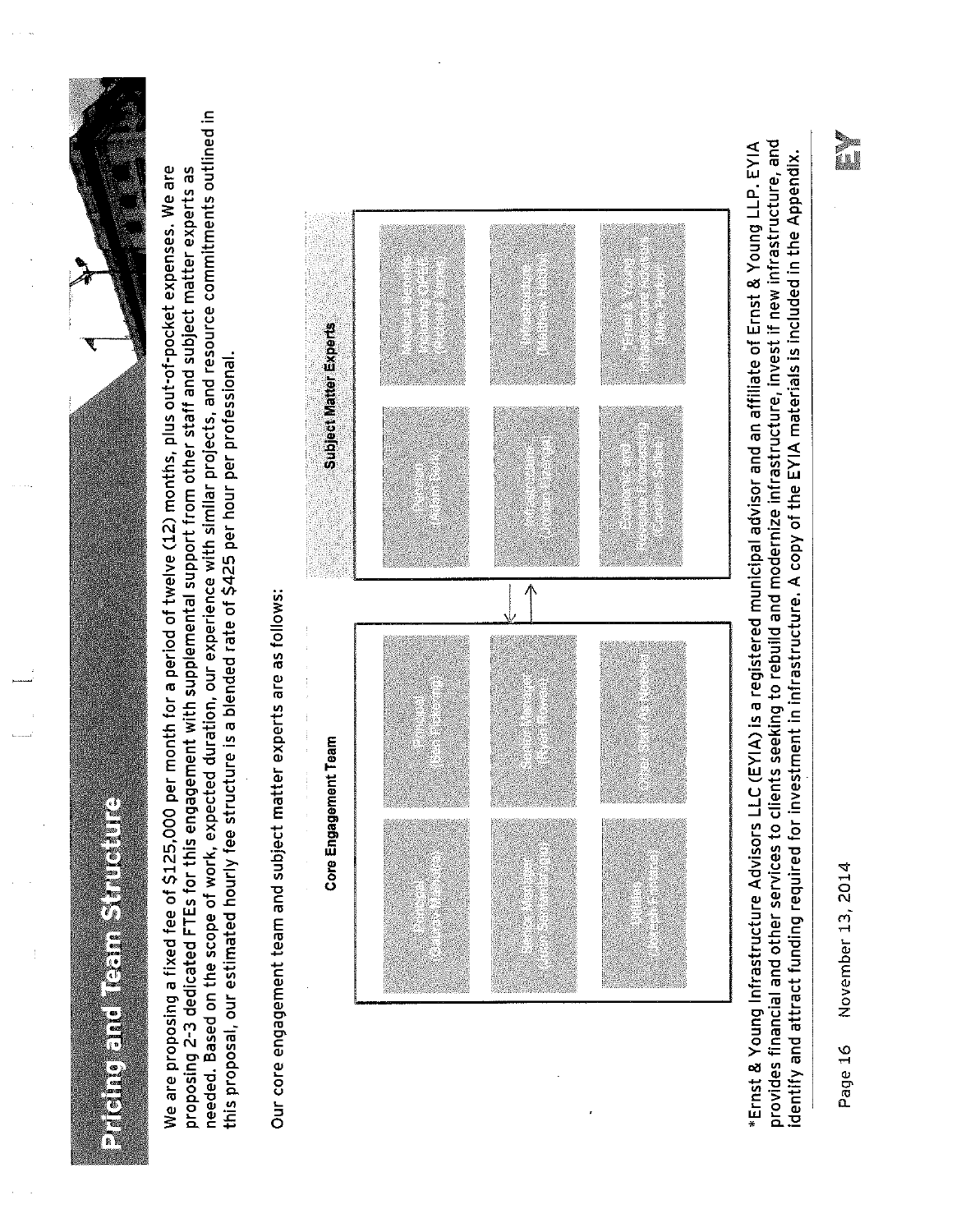# **Budget**

Based upon the specifications of the RFP and our proposal, we offer to complete the work and prepare the deliverables presented in our technical proposal for an allinclusive fixed fee of \$179,700 for the one-year duration of the contract. This proposed fee covers our consulting services in the preparation of the 2015 - 2016 budget and creation of models. It includes all consulting fees for CGR's assigned personnel and our expert subconsultant (PfeifferGov LLC) as well as incidental costs related to project travel. This fee anticipates one meeting per month (consisting of one day face-to-face time each) with the City administration, project steering committee, representatives of the city, bodies of State government, or any combination of these for the one-year duration of the contract. To the extent that more or less actual time is required or video-conferencing can be used, the fee can be adjusted accordingly.

## **Hourly Rates**

Should work beyond the scope of that outlined in the RFP and/or this proposal be required, the normal hourly rates for staff are as follow:

| Dr. Stefko (Project Director)   | \$250       |
|---------------------------------|-------------|
| Mr. Roulin (Project Manager)    | <b>S215</b> |
| Senior Associate                | \$120       |
| <b>Research Assistant</b>       | $S$ 82      |
| Marc Pfeiffer (PfeifferGov LLC) | \$250       |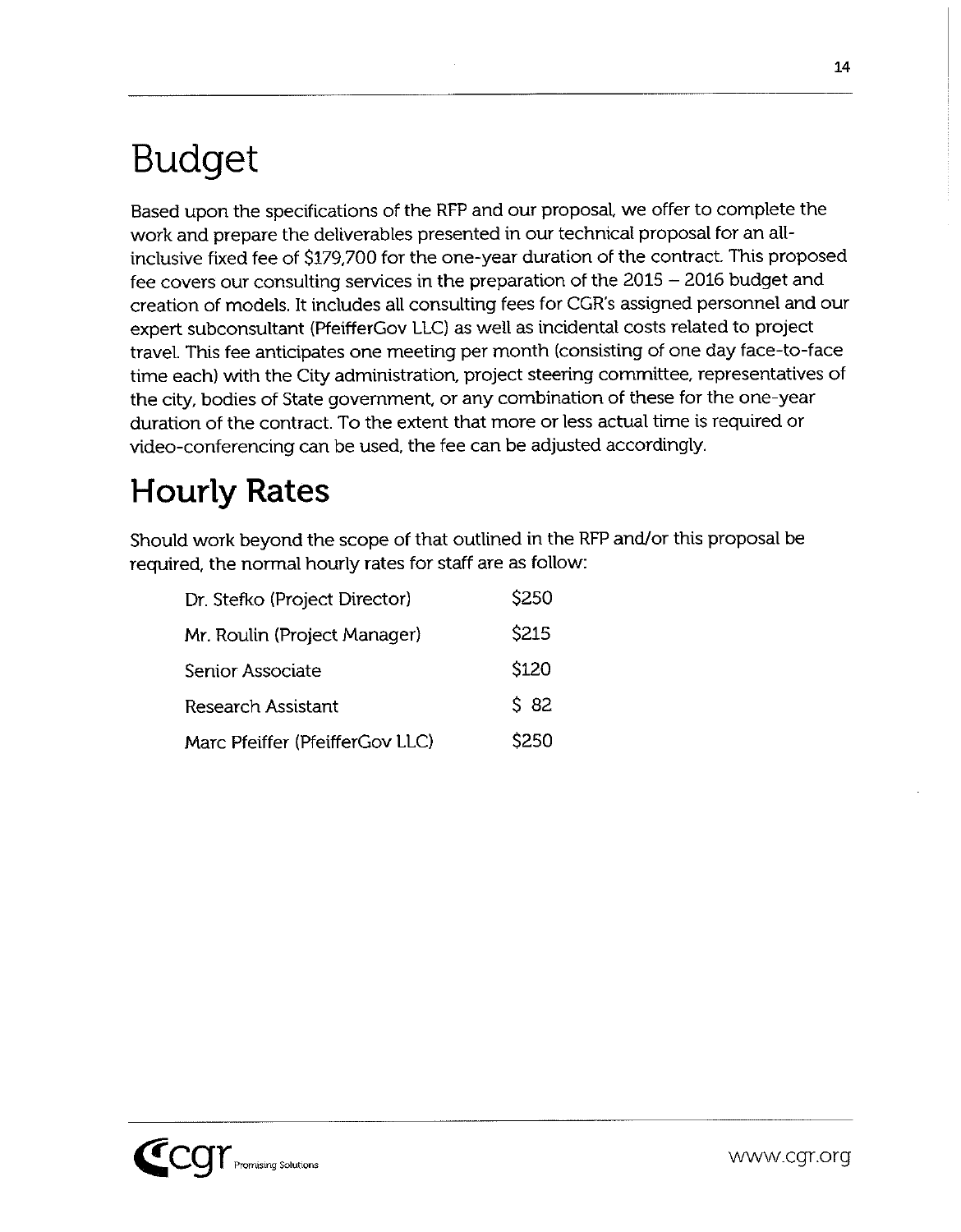

## **Cost Outline**

## **Proposed Project Budget**

We propose a project fixed fee budget of \$147,350, with \$146,350 for professional fees plus \$1,000 for documented expenses (e.g. mileage, tolls, etc.), to be charged only if incurred. The professional fees will be incurred at the rates shown below. Based on the scope of work included in the City's Request for Proposals, the professional fees are likely to be able to cover the following:

- Thorough review of government finances and discussions with staff
- Model development  $\bullet$
- Initiative development  $\bullet$
- Scenario development  $\bullet$
- Basic budget development  $\bullet$

Given the important options for additional services in the City's Request for Proposals, PFM proposes that such additional scope items be negotiated  $-$  subject to the hourly rates below  $-$  as services are required. Such services are not included in the proposed fixed fee budget.

| <b>Professional Hourly Fees:</b>                                                                     |             |                 |            |            |  |
|------------------------------------------------------------------------------------------------------|-------------|-----------------|------------|------------|--|
|                                                                                                      | Analyst/    | Senior Managing | Director   | Managing   |  |
|                                                                                                      | Sr. Analyst | Consultant      |            | Director   |  |
| Rate:                                                                                                | \$205/hour  | \$250/hour      | \$250/hour | \$275/hour |  |
| Hours:                                                                                               | 345         | 185             | 35         | 75         |  |
| Total (Rate x Hours):                                                                                | \$70.725    | \$46.250        | \$8,750    | \$20,625   |  |
| Project Delivery Expense: \$146,350                                                                  |             |                 |            |            |  |
| <b>PROJECT TOTAL:</b><br>\$146,350 +\$1,000 in expenses (e.g. millage, tolls, etc.; \$147,350 in sum |             |                 |            |            |  |

PFM reserves the right to reallocate hours between professional classifications, as the project needs dictate, while staying within the total professional services fees of \$146,350.

We are accustomed to working with public sector clients under a broad range of contract structures, and we are flexible on the subject of fair compensation for our services. We want to work for the City of Trenton on this important project, and will be glad to discuss fee arrangements that are workable and are commensurate with the level of effort needed to complete the scope of work required.

We will issue monthly bills to the City of Trenton that detail the total professional hours for the work performed and any travel expenses.

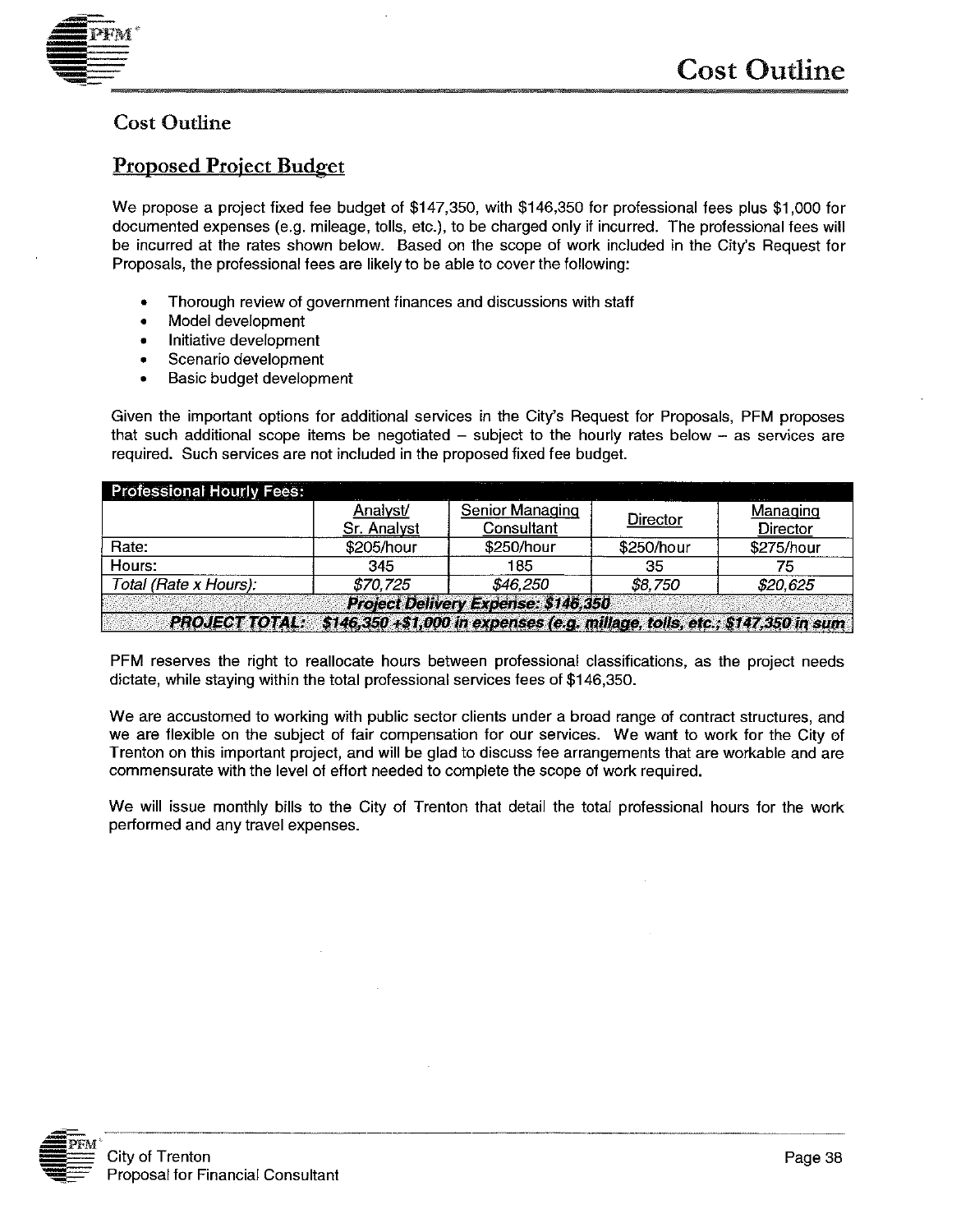

## 6. COST PROPOSAL

The fixed, not-to-exceed bid for this proposal is \$121,210. The table below presents the hourly rate and estimated hours for each staff member.

| <b>Cost Proposal Detail by Staff Member</b> |                     |                |                                  |                           |
|---------------------------------------------|---------------------|----------------|----------------------------------|---------------------------|
| <b>Staff Member</b>                         | Firm                | Hourly<br>Rate | <b>Estimated</b><br><b>Hours</b> | <b>Estimated</b><br>Total |
| Eric Schnurer                               | <b>Public Works</b> | \$260          | 16                               | \$4.160                   |
| <b>Marion Reitz</b>                         | <b>Public Works</b> | \$210          | 72                               | \$15,120                  |
| Stephanie Walsh                             | <b>Public Works</b> | \$160          | 92                               | \$14,720                  |
| Stephen Mullin                              | <b>ESI</b>          | \$260          | 16                               | \$4,160                   |
| Dianne Reed                                 | ESI                 | \$210          | 125                              | \$26,250                  |
| Andrea Mannino                              | ES!                 | \$160          | 355                              | \$56,800                  |
| <b>Total Cost</b>                           |                     |                | 676                              | \$121,210                 |

This cost proposal is for the work outlined in the RFP to support development of the City's 2015 budget, create budget forecasting models, and provide analysis and support relating to labor contracts. The RFP includes mention of the possible need for services to support the budget and finances for the Sewer, Water, and Parking Utilities, and for the Housing and Parking Authorities. While our teams are available for such work, the proposed budget cannot absorb significant additional work. If the City determines it requires significant work to support these agencies, the cost for such efforts would need to be negotiated separately once the scope is more fully identified.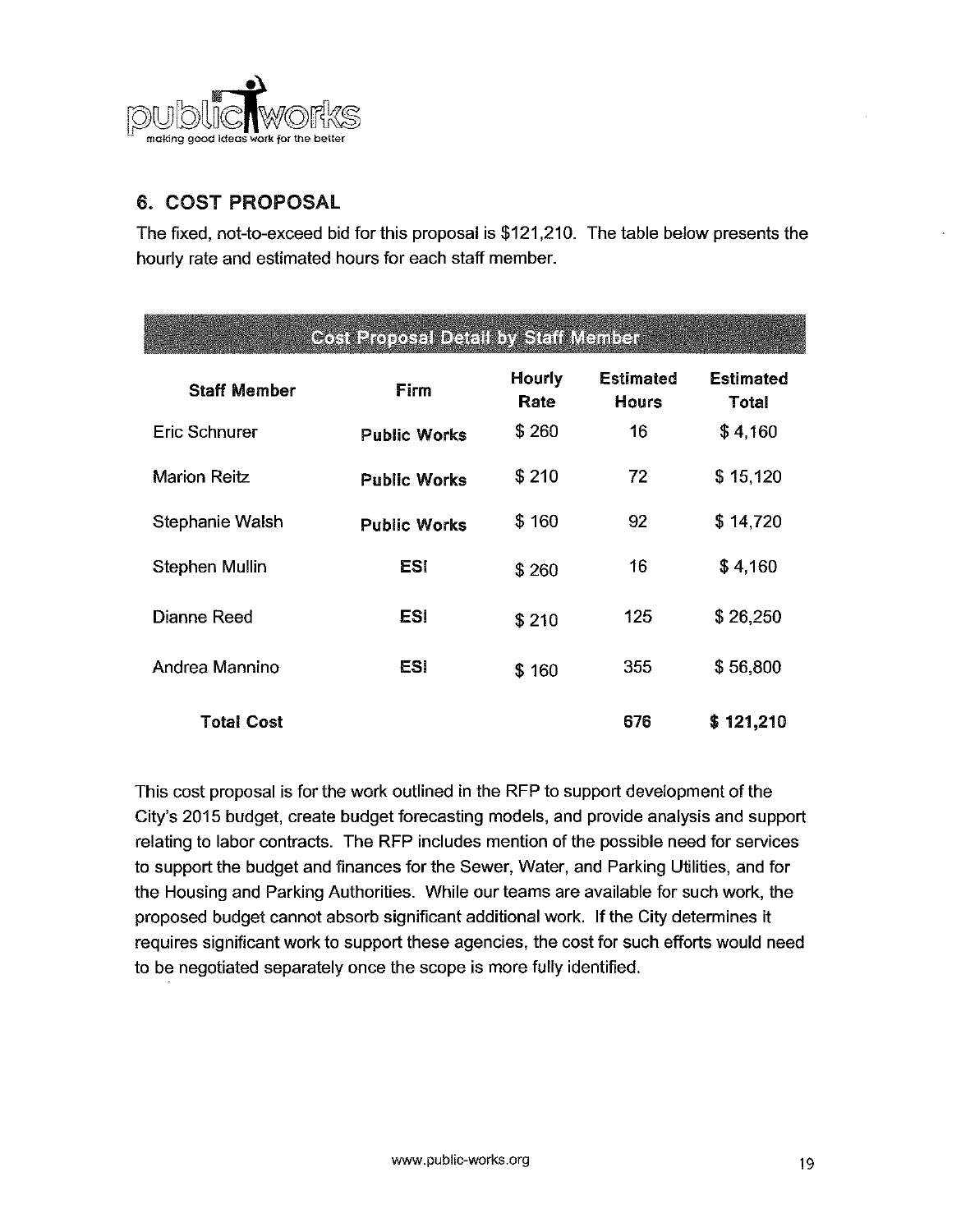## **3. COST PROPOSAL**

For financial advisory services provided, NW Financial proposes a compensation schedule as follows:

## 1) New Money and/or Refunding bond transactions:

For services provided in connection with a new money or refunding bond transaction, NW proposes to be compensated at the following rates:

## Refunding par size of:

\$1.00-\$9,999,999: Flat fee of \$8,500 plus reasonable out of pocket expenses.

\$10,000,000-\$19,999,999: \$.85/\$1000 bonds issued, plus reasonable out of pocket expenses.

\$20,000,000-\$30,000,000: \$.75/\$1000 bonds issued, plus reasonable out of pocket expenses.

## NOTE: NW will only be paid upon the successful closing of the bond issue.

## 2) Consulting:

For consulting services provided on projects other than the sale of bonds or notes. NW proposes to be compensated on a monthly basis based on the hourly rates as follows:

| Position                     | Hourly Rate (\$/hour) |
|------------------------------|-----------------------|
| Principal                    | \$195                 |
| <b>Managing Director</b>     | \$185                 |
| <b>Senior Vice President</b> | \$180                 |
| <b>Vice President</b>        | \$170                 |
| Analyst                      | \$150                 |

## 3) Reimbursable Expenses:

NW proposes to invoice for reasonable out of pocket expenses such as phone, postage, copies, travel, etc. at the time of a bond or note transaction closing or monthly with the submission of hourly invoicing for consulting projects assigned.